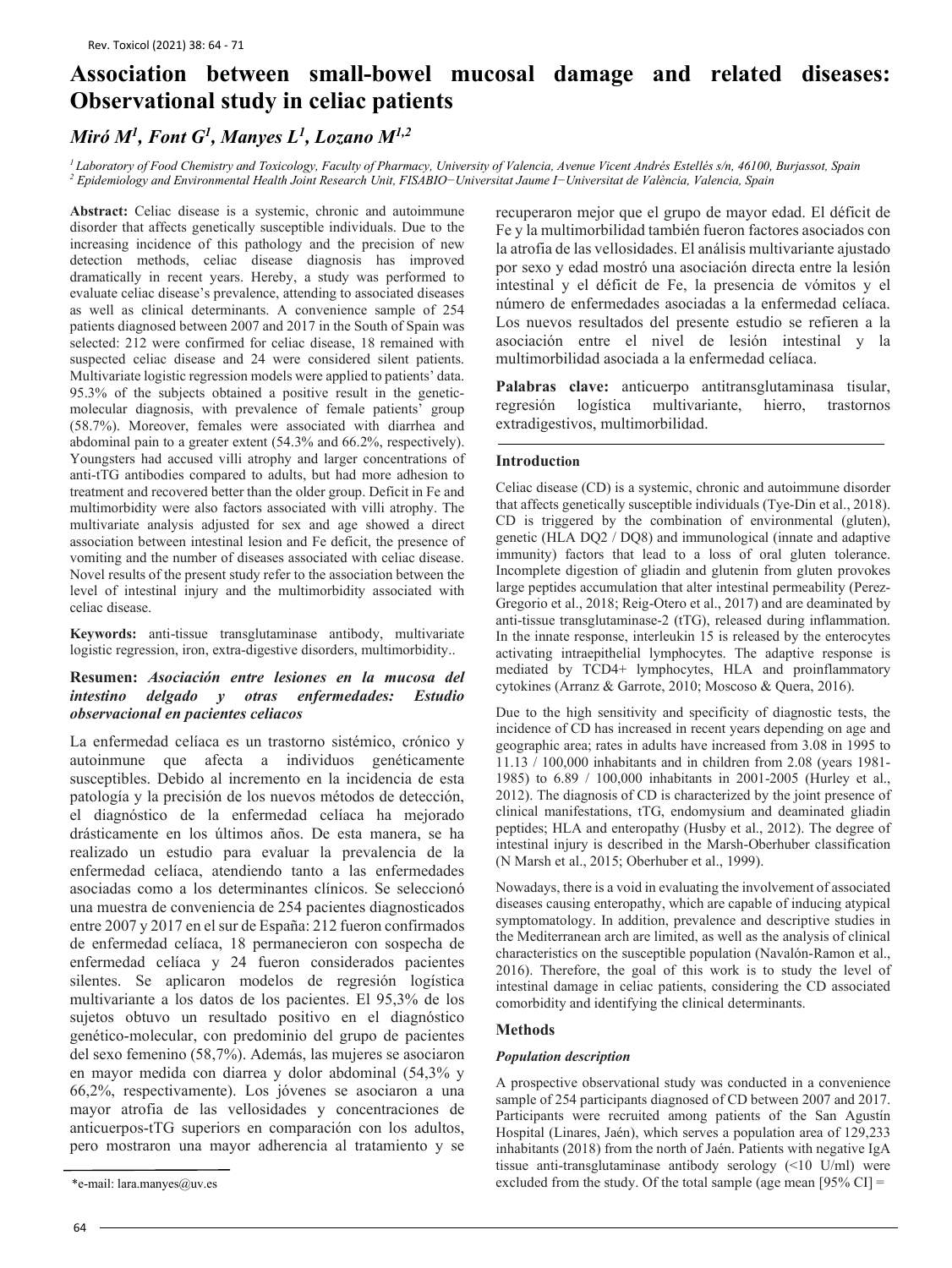$24.3 \pm [23.1 - 25.5]$  years), 212 were registered with a confirmatory diagnosis of CD, 18 remained with a diagnosis of suspected CD and 24 were considered silent patients. The study was approved by the Research Ethics Committee on May 31st, 2018.

### *Data collection*

The required patient parameters included a positive serological test result (IgA tissue anti-transglutaminase antibodies  $\geq 10$  U/ml), determination of HLA DQ2 / DQ8 haplotypes, anti-endomysial antibodies and confirmation by duodenal biopsy, which is the gold standard technique of definitive diagnosis (Güngör et al., 2019). The preparation of the duodenal biopsy was carried out by means of a fixation (10% buffered formalin), inclusion in paraffin and hematoxylin-eosin staining (Grupo de trabajo del Protocolo para el diagnóstico precoz de la enfermedad celíaca, 2018). The HLA DQ2 / DQ8 haplotypes were determined using the GENVINSET HLA CELIAC® kit for the detection of DQB1 \* 02, DQB1 \* 03: 02 and DQA1 \* 05 alleles of the HLA system (human leukocyte antigen). In the case DQB1 \* 02, it is able to determine its presence in homo or heterozygosis based on real-time PCR technology using TaqMan® probes (Fasano et al., 2015). Anti-tTG IgA antibody determinations were performed by Fluorescent Enzyme Immunoassay (EliA Celikey® IgA Well), in the Phadia Thermofisher® InmunoCAP 250 autoanalyzer. These tests allow the determination of IgA antibodies directed against the tissue transglutaminase antigen (Sulkanen et al., 1998). According to the hospital protocol, after the implantation of the dietary treatment, a first measurement of antibodies is recommended at 3-6 months and successive every 6 monthsexamination until the patient's antibody level is normalized (Grupo de trabajo del Protocolo para el diagnóstico precoz de la enfermedad celíaca, 2018). In all patients included in the study, at least 4 measures were performed in order to determine the existence of food transgressions. The determination of food transgressions was performed based on the periodic evaluation of antibodies as follows: 1) 'inconclusive', when there were less than 3 values of anti-tTG antibodies per patient (excluded from the study); 2) 'without transgression', when the progression is clearly descending, evolving towards normal values; 3) 'with transgression' when the positivity of the abnormal level of antibodies persists, or when the medical specialist states in the clinical history that there have been transgressions based on the interview with the patient.

Several potentially predictive covariates of intestinal injury were collected at the beginning of the study through the history and biochemistry of the patients reflected in the clinical history. Thus, information on: age (years), sex (male, female), year of diagnosis of CD, presence (yes / no) of digestive disorders (diarrhea, abdominal pain, weight loss, vomiting, epigastralgia, constipation, bloating abdominal, dyspepsia, loss of appetite, steatorrhea), presence (yes / no) of extra-digestive disorders (muscular, respiratory, skin, liver, neurological, anemia, allergies, selective IgA deficit, osteopenia / osteoporosis, oral thrush), presence ( yes / no) of diseases associated with CD (diabetes mellitus, thyroid disorder, neurological and psychiatric disorders such as attention deficit hyperactivity disorder, dermatitis herpetiformis, irritable colon, Crohn's disease, ulcerative colitis, erosive duodenitis, alopecia areata, sterility , cancer, Down, Asperger, Sjögren and polyendocrine syndromes, obesity, Raynaud's disease) (Dominguez Castro et al., 2017; Glissen Brown & Singh, 2019), and results of biochemical tests associated with CD (iron (µg/dl) and ferritin (ng/ml)) (Burger et al., 2018; Cilleruelo et al., 2014).

# *Statistical analysis*

The association between MARSH score, as ordinal categorical response variable, and collected predictive covariates by using multivariate logistic regressions models with cumulative link models was analyzed.(Agresti & Kateri, 2017) Predictors were adjusted to the response variable in accordance with the following procedure: (1) A basal model was built following a backward elimination procedure considering all 254 participants: starting from a model including all covariates related to the response variable at  $p \le 0.20$  in univariate analysis, and then sequentially excluding those variables with an adjusted p-value >0.10. Sex and age were included in all models regardless of their statistical significance. (2) Stratified analysis by sex and age range  $(2-11, 12-18)$  years) was performed by building a multivariate model using only participants of each category. Analyzes were conducted with the statistical software R, version 3.4.3 (R Core Team, 2017).

# **Results**

Results on the descriptive variables of the study are shown in Table 1. The average age of patients included in the study was 24.2 years, without differences between sexes. The mean of serum anti-tTG antibody decreased progressively between the first and fourth measurement, and significantly (p-value Tukey t-test <0.05) according to age during the first and second measurements. Patients aged 12-18 years registered a greater number of extra-digestive disorders (mean  $(SD) = 4.1$  (1.3)). However, the lack of therapeutic follow-up was associated with older age (p-value Chi<sup>2</sup> test  $\leq 0.001$ ), which was also associated with greater weight loss and lower presence of vomiting (p-value Chi<sup>2</sup> test =  $0.046$  and  $\leq 0.001$ , respectively). 95.3% of the subjects obtained a positive result in the genetic-molecular diagnosis (HLA), with prevalence of female patients' group (58.7%). Female sex was also associated with diarrhea and abdominal pain to a greater extent (54.3% and 66.2%, respectively). Most adults had a mild-moderate degree of villous atrophy, 66.7% type 3a and 61.8% type 3b. Regarding children under 18 years (age group 0-11 and 12-18 years), they presented mostly a degree of total or severe atrophy of the intestinal villi. According the criteria of ESPGHAN (Nevoral et al., 2013), biopsy was avoided in children <2 years (79.1% of non-biopsied participants).

The analyses of bivariate ordinal logistic regressions for each of the covariates included in the study and MARSH's diagnosis was also performed. The independent effect of each covariate at the level of intestinal injury (expressed as Odds Ratio (OR)), adjusted by sex and age are shown in Figure 1. An independent direct association in the first measure between the increase in intestinal lesion and the level of anti-tTG antibodies (β = 1.002; p = 0.054), the presence of vomiting  $(OR = 1,742; p-value = 0.056)$  and the number of diseases associated with celiac disease (OR = 1,845; p-value  $\leq 0.001$ ) were observed. Frequencies of associated diseases to CD and their known prevalence are listed in Supplemental Table S1.

The multivariate analysis showed a direct and significant association between intestinal lesion and Fe deficit (OR =  $5,716$ ; p-value = 0.028), the presence of vomiting (OR = 1.813; p-value = 0.042) and the number of diseases associated with celiac disease ( $OR = 1,920$ ;  $p$ -value = <0.001). Figure 2 shows the significant associations for each covariate in the adjusted multivariate models stratified by sex and age. Level of intestinal injury is particularly affected by the presence of vomiting (OR =  $2,717$ ; p-value = 0,034) and the greater number of diseases associated with celiac disease (OR =  $1,736$ ; pvalue  $= 0.030$ ) in males, while in females the intestinal lesion was correlated with the set of digestive disorders (diarrhea  $(OR = 1,771)$ ; p-value = 0.098), abdominal pain (OR = 0.502; p-value = 0.058), weight loss (OR =  $0.555$ ; p-value =  $0.082$ ) and vomiting (OR =  $1.877$ ;  $p$ -value = 0.002). On the contrary, only an association between intestinal injury and diarrhea (OR =  $0.251$ ; p-value =  $0.079$ ) was found in children under 12 years of age. A direct association of injury with the level of anti-tTG antibodies was also observed in the first measure in patients over 18 years (OR =  $1.003$ , p-value = 0.097). Intestinal lesion was also related to the last measure of anti-tTG antibodies ( $OR = 0.971$ , p-value = 0.085) and number of diseases was associated with CD (OR =  $6.249$ , p-value = 0.002) among patients aged 12-18 years.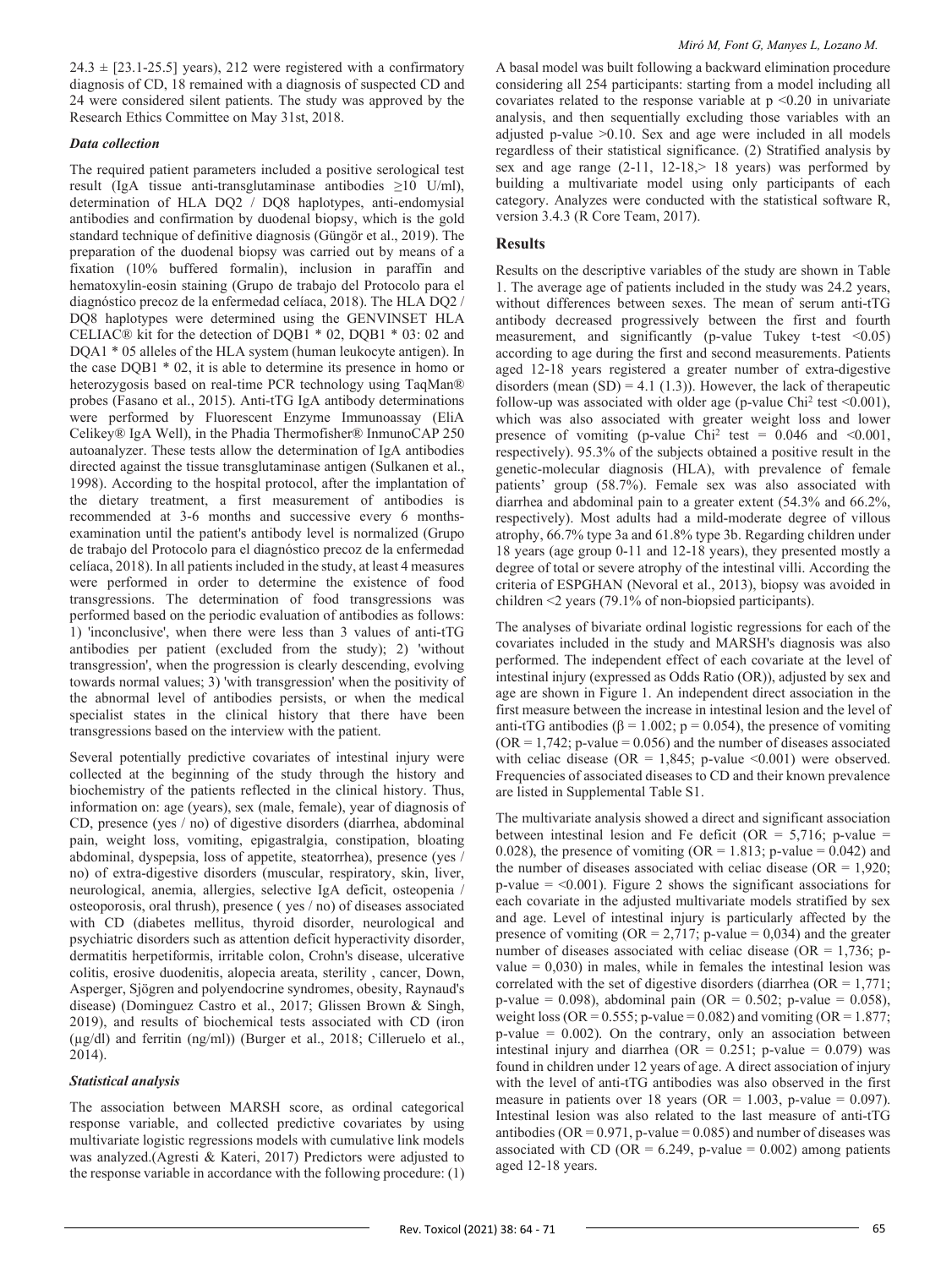Association between small-bowel mucosal damage and related diseases: Observational study in celiac patients

**Table 1.** *Descriptive variables based on age and sex.*

|                                       |               | <b>Sex</b>     |                   | Age            |                             |                              |                              |                |
|---------------------------------------|---------------|----------------|-------------------|----------------|-----------------------------|------------------------------|------------------------------|----------------|
| Variable                              | <b>Total</b>  | Men            | Women             |                | $0-11$ years                | $12-18$ years                | $>18$ years                  |                |
|                                       | Media (SD)    | Media (SD)     | <b>Media (SD)</b> | $p^a$          | Media (SD)                  | Media (SD)                   | Media (SD)                   | $p^a$          |
| Ab $(U/mL) - 1st measure$             | 147.8 (118.4) | 138.55 (119.0) | 153.9 (117.9)     | 0.311          | $181.9(125.1)$ <sup>†</sup> | 136.2 $(112.6)$ <sup>†</sup> | 131.1 $(112.8)$ <sup>†</sup> | $0.009*$       |
| Ab $(U/mL) - 2nd measure$             | 91.8(92.3)    | 93.2 (99.8)    | 90.8(87.3)        | 0.842          | $133.7(106.3)^{\dagger}$    | $92.7(90.4)^{\dagger}$       | 64.1 $(71.5)$ <sup>†</sup>   | $< 0.001*$     |
| Ab $(U/mL) - 3rd$ measure             | 44.1(52.0)    | 42.6(58.0)     | 45.1 (47.8)       | 0.712          | 47.5 (62.8)                 | 42.8(60.1)                   | 42.5 (38.9)                  | 0.789          |
| Ab $(U/mL) - 4th measure$             | 23.8(26.7)    | 21.4(22.5)     | 25.5(29.1)        | 0.229          | $20.3 (21.2)^{\dagger}$     | $17.8(16.6)$ <sup>†</sup>    | $28.9(32.3)$ <sup>†</sup>    | $0.013*$       |
| Age (years)                           | 24,2(19.3)    | 22,7(18.4)     | 25,3(19,9)        | 0,283          | 7.0(2.8)                    | 14,2(2.1)                    | 40,3(17.0)                   |                |
| Digestive alterations $(N)$           | 3.7(1.2)      | 3.5(1.2)       | 3.7(1.2)          | 0.202          | 3.7(1.0)                    | 3.5(1.3)                     | 3.7(1.3)                     | 0.384          |
| <b>Extradigestive alterations (N)</b> | 3.7(1.3)      | 3.7(1.3)       | 3.8(1.3)          | 0.433          | 3.9(1.4)                    | 4.1(1.3)                     | 3.5(1.2)                     | $0.014*$       |
| Associated pathologies (N)            | 2.6(0.9)      | 2.5(0.8)       | 2.7(1.0)          | 0.200          | 2.7(1.1)                    | 2.6(0.8)                     | 2.6(0.9)                     | 0.709          |
|                                       | N(%)          | N(%            | N(%               | p <sup>b</sup> | N(%                         | N(%)                         | N(%)                         | p <sup>b</sup> |
| <b>Sex</b>                            | 254 (100%)    | $101(39,8\%)$  | $153(60,2\%)$     |                |                             |                              |                              |                |
| Men                                   |               |                |                   |                | 30 (29,7%)                  | 24 (23,8%)                   | 47 (46,5%)                   | 0,862          |
| Women                                 |               |                |                   |                | 48 (31,4%)                  | 32 (20,9%)                   | 73 (47,7%)                   |                |
| <b>CD</b> diagnosis                   |               |                |                   |                |                             |                              |                              |                |
| Confirmed                             | 212 (83,5%)   | $85(40,1\%)$   | 127 (59,9%)       |                | 64 (30,2%)                  | 45 (21,2%)                   | $103(48,6\%)$                |                |
| Not confirmed                         | $24(9,4\%)$   | 6(25%)         | 18(75%)           | 0,131          | $7(29,2\%)$                 | $5(20,8\%)$                  | $12(50\%)$                   | 0,539          |
| Suspicion                             | $18(7,1\%)$   | $10(55,6\%)$   | $8(44,4\%)$       |                | 7(38,9%)                    | $6(33,3\%)$                  | 5(27,8%)                     |                |
| Therapeutic follow-up                 |               |                |                   |                |                             |                              |                              |                |
| No                                    | 62(24,4%)     | $19(30,6\%)$   | 43 (69,4%)        | 0,092          | $9(14,5\%)$                 | $12(19,4\%)$                 | 41 $(66,1\%)$                | $< 0.001*$     |
| Yes                                   | 192 (75,6%)   | 82 (42,7%)     | $110(57,3\%)$     |                | 69 (35,9%)                  | 44 (22,9%)                   | 79 (41,1%)                   |                |
| <b>HLA</b> diagnosis                  |               |                |                   |                |                             |                              |                              |                |
| Negative                              | 12(4,7%)      | $1(8,3\%)$     | 11(91,7%)         | $0.023*$       | 2(16,7%)                    | $1(8,3\%)$                   | 9(75%)                       | 0,140          |
| Positive                              | 242 (95,3%)   | $100(41,3\%)$  | 142 (58,7%)       |                | 76 (31,4%)                  | 55 (22,7%)                   | $111(45,9\%)$                |                |
| <b>Diagnostic EMA</b>                 |               |                |                   |                |                             |                              |                              |                |
| Negative                              | $6(2,4\%)$    | $2(33,3\%)$    | 4(66,7%)          |                | $0(0\%)$                    | $0(0\%)$                     | $6(100\%)$                   | 0,032          |
| Positive                              | 248 (97,6%)   | 99 (39,9%)     | $149(60,1\%)$     | 0,745          | 78 (31,5%)                  | 56 (22,6%)                   | $114(46\%)$                  |                |
| Ferritin                              |               |                |                   |                |                             |                              |                              |                |
| Increased                             | $2(0,8\%)$    | $1(50\%)$      | 1(50)             |                | $0(0\%)$                    | $0(0\%)$                     | $2(100\%)$                   | 0,324          |
| Deficit                               | 252 (99,2%)   | 100(39,7%)     | $152(60,3\%)$     | 0,766          | 78 (31%)                    | 56 (22,2%)                   | $118(46,8\%)$                |                |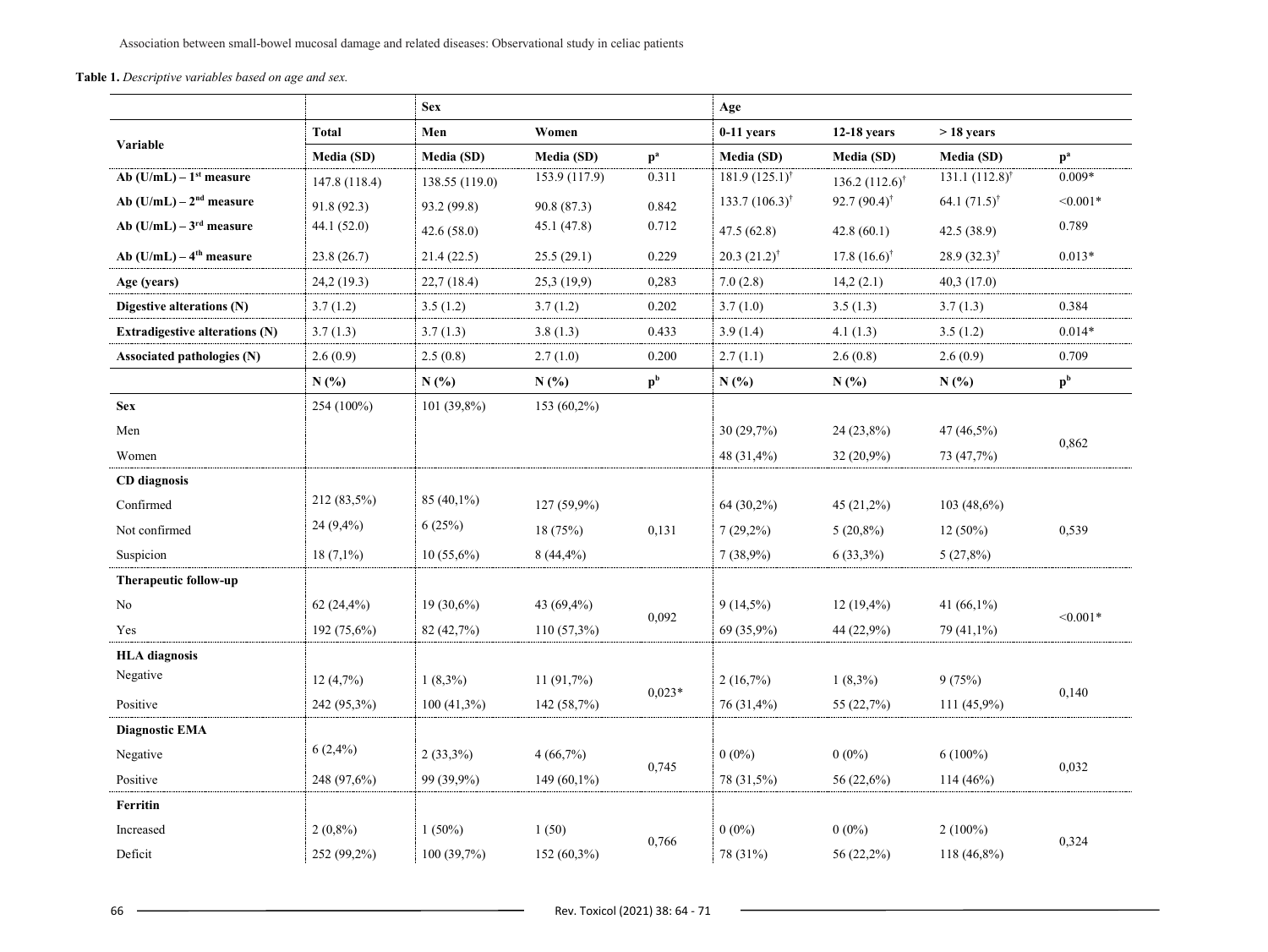| Iron                    |                |              |               |          |               |               |               |            |
|-------------------------|----------------|--------------|---------------|----------|---------------|---------------|---------------|------------|
| Increased               | 5(2%)          | 2(40%)       | $3(60\%)$     | 0,991    | 2(40%)        | 1(20%)        | 2(40%)        | 0,900      |
| Deficit                 | 249 (98%)      | 99 (39,8%)   | $150(60,2\%)$ |          | 76 (30,5%)    | 55 $(22,1\%)$ | 118 (47,4%)   |            |
| <b>Diarrhea</b>         |                |              |               |          |               |               |               |            |
| No                      | $90(35,4\%)$   | 26(28,9%)    | $64(71,1\%)$  | $0,009*$ | 28 (31,1%)    | $21(23,3\%)$  | 41 (45,6%)    | 0,907      |
| Yes                     | 164 $(64,6\%)$ | 75 (45,7%)   | 89 (54,3%)    |          | 50 $(30,5\%)$ | $35(21,3\%)$  | 79 (48,2%)    |            |
| Abdominal pain          |                |              |               |          |               |               |               |            |
| No                      | $100(39,4\%)$  | 49 (49%)     | 51 (51%)      |          | 43 (43%)      | 21(21%)       | 36 (36%)      | $0,002*$   |
| Yes                     | $154(60,6\%)$  | 52 (33,8%)   | $102(66,2\%)$ | $0,015*$ | 35 (22,7%)    | 35(22,7%)     | 84 (54,5%)    |            |
| <b>Weight loss</b>      |                |              |               |          |               |               |               |            |
| No                      | 189 (74,4%)    | 81(42,9%)    | $108(57,1\%)$ |          | 59 (31,2%)    | 48 (25,4%)    | 82 (43,4%)    | $0,046*$   |
| Yes                     | $65(25,6\%)$   | $20(30,8\%)$ | $45(69,2\%)$  | 0,086    | 19 (29,2%)    | $8(12,3\%)$   | 38 (58,5%)    |            |
| <b>Vomits</b>           |                |              |               |          |               |               |               |            |
| No                      | 155 $(61%)$    | 60 (38,7%)   | $95(61,3\%)$  | 0,668    | $30(19,4\%)$  | 24 (15,5%)    | $101(65,2\%)$ | $< 0.001*$ |
| Yes                     | 99 (39%)       | 41 (41,4%)   | 58 (58,6%)    |          | 48 (48,5%)    | $32(32,3\%)$  | 19 (19,2%)    |            |
| Transgression           |                |              |               |          |               |               |               |            |
| No                      | 138 (54,3%)    | $50(36,2\%)$ | 88 (63,8%)    | 0,210    | 44 (31,9%)    | 34(24,6%)     | $60(43,5\%)$  | 0,375      |
| Yes                     | 116(45,7%)     | 51 (44%)     | 65 (56%)      |          | 34 (29,3%)    | 22(19%)       | 60 (51,7%)    |            |
| <b>Marsh diagnosis</b>  |                |              |               |          |               |               |               |            |
| $\bf{0}$                | 22(8,7%)       | $12(54,5\%)$ | $10(45,5\%)$  |          | $2(9,1\%)$    | $1(4,5\%)$    | 19 (86,4%)    |            |
| 1                       | 5(2%)          | 1(20%)       | $4(80\%)$     |          | 1(20%)        | 1(20%)        | 3(60%)        |            |
| $\overline{c}$          | $1(0,4\%)$     | $0(0\%)$     | $1(100\%)$    | 0,673    | $0(0\%)$      | $1(100\%)$    | $0(0\%)$      |            |
| 3a                      | 54 (21,3%)     | $23(42,6\%)$ | $31(57,4\%)$  |          | $5(9,3\%)$    | $13(24,1\%)$  | 36 (66,7%)    | $< 0.001*$ |
| 3 <sub>b</sub>          | 68 (26,8%)     | $25(36,8\%)$ | 43 (63,2%)    |          | $13(19,1\%)$  | $13(19,1\%)$  | 42 (61,8%)    |            |
| 3c                      | 61(24%)        | 23 (37,7%)   | 38 (62,3%)    |          | 23 (37,7%)    | $22(36,1\%)$  | $16(26,2\%)$  |            |
| No biopsia <sup>‡</sup> | 43 (16,9%)     | $17(39,5\%)$ | 26 (60,5%)    |          | 34 (79,1%)    | $5(11,6\%)$   | $4(9,3\%)$    |            |

Ab: antibodies anti-TGt

SD: standard deviation

<sup>a</sup> p-value from ANOVA F- test

**b** p-value from Chi<sup>2</sup> test

\* significant ANOVA/Chi2 test (p value <0.05)

† significant Tukey test (p value <0.05)

HLA: Human leukocyte antigen

EMA: anti-endomysial antibody

‡ Patients under 2 years had no biopsia following the ESPGHAN criteria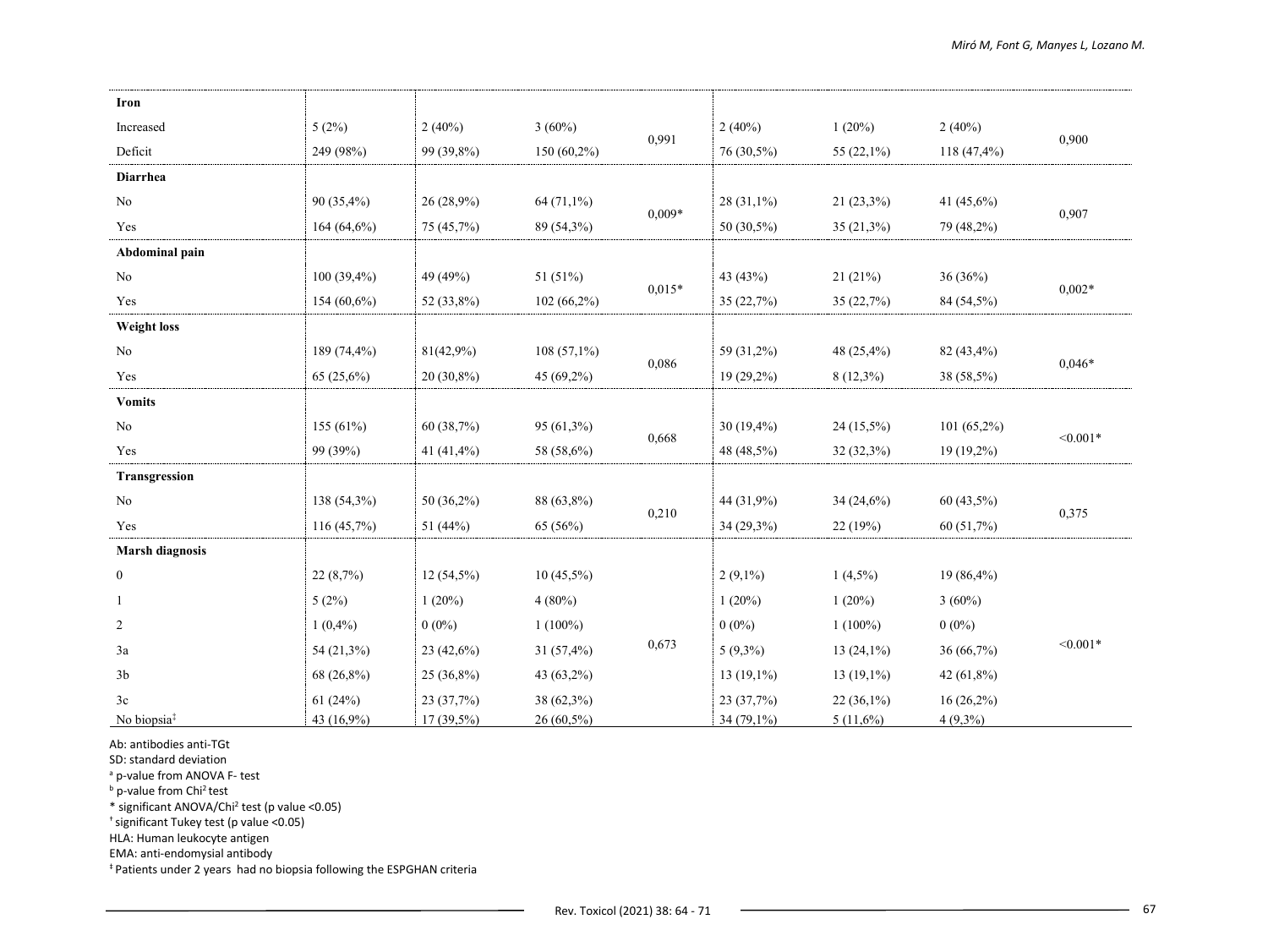

**Figure 1.** Bivariate ordinal logistic regression models, adjusted for sex and age.



**Figure 2.** Multivariate ordinal logistic regressions models, adjusted and stratified by sex and age.

#### **Discussion**

Firstly, results pointed to higher female prevalence of CD, associated with positive genetic - molecular diagnosis (HLA) and digestive disorders such as diarrhea and abdominal pain. These results are consistent with other studies. A prospective study conducted in 178 Hungarian patients related female gender to a higher level of injury according to Marsh-Oberhuber classification (Kocsis et al., 2013), while a study conducted in a cohort of 385 American patients associated, in addition to sex, other digestive factors such as the presence of vomiting (Rubio-Tapia et al., 2016). Also, a study with a much larger number of subjects ( $n = 2264$ ) carried out in Sweden, confirmed the correlation between female sex and the prevalence of CD during childhood, without finding significant causalities (Wingren et al., 2012). Only few studies found no significant differences between sexes (Brar et al., 2007).

Secondly, according to MARSH classification, children under 18 years of age presented a greater degree of atrophy on the intestinal villi than the other groups. Also, youngsters responded better to dietary treatment, showing a pronounced decrease in serum anti-tTG antibodies when analyzing differences between the first and fourth measure. This could be due to the larger degree of therapeutic followup and weight maintenance observed compared to the older group, but it seems there could be other variables involved. In this sense, in a Sudanese population study conducted in 60 celiac patients between 2-70 years old, where 41.6% of the participants were under 10 years old, authors also found an inverse association between Marsh's score for intestinal injury and age (Mokhtar et al., 2016). Another Spanish study conducted in 66 children and 54 adults showed greater villous atrophy and a higher level of anti-TGt antibodies in 86% of children versus a 52% of adults, although it did not determine the evolution of the antibodies during the study period (Vivas et al., 2008).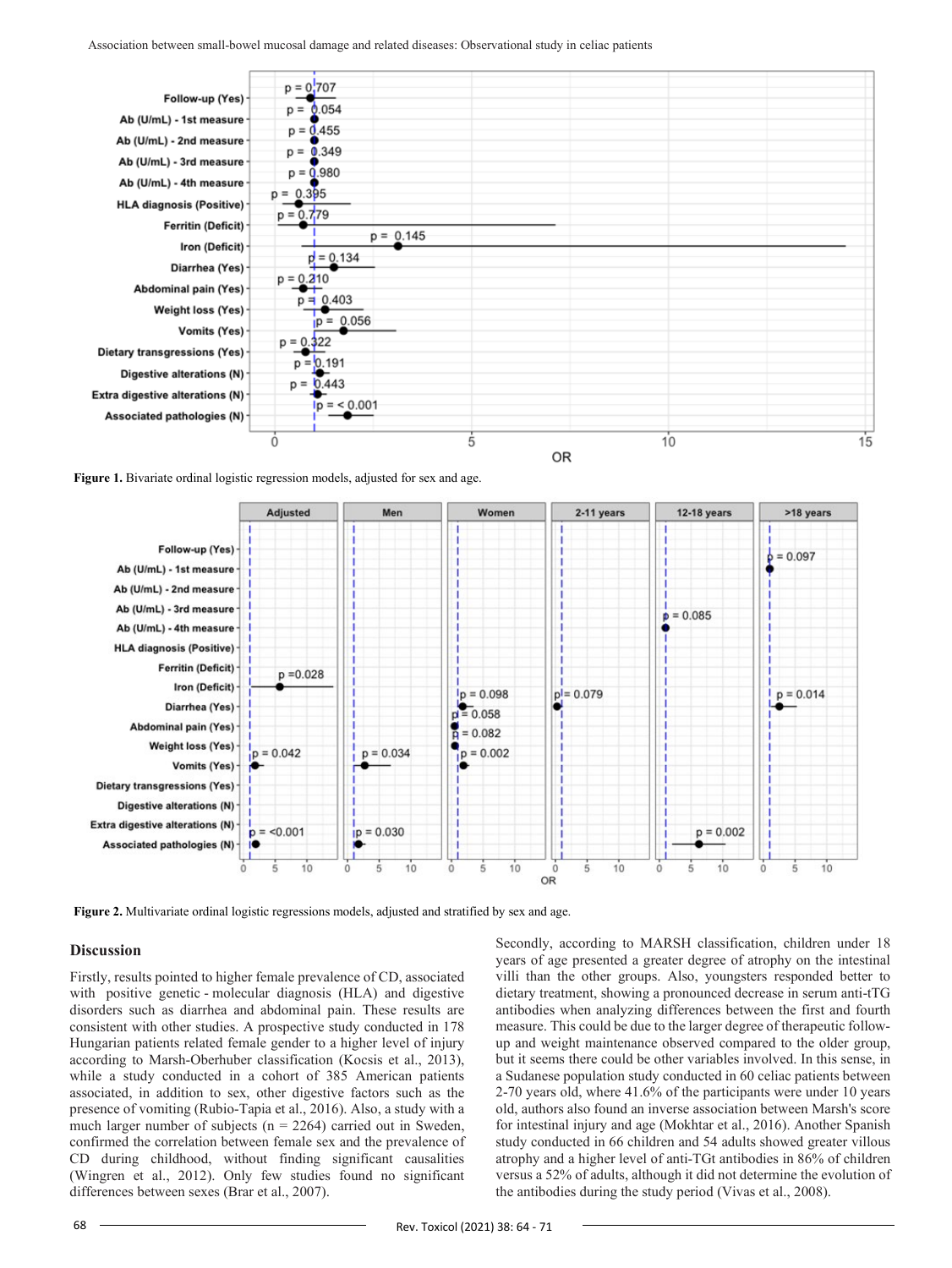Additionally, the multivariate analysis adjusted for sex and age showed a direct association between intestinal lesion and Fe deficit, the presence of vomiting and the number of diseases associated with celiac disease. Association between the degree of villous atrophy and the deficit of Fe is also shown in the Sudanese study, in which 41.7% of the sample presented deficiency (Mokhtar et al., 2016). The relationship between Fe deficit and celiac disease is well established in the scientific literature, linking patients with anemia to causality based on CD, as indicated in a recent meta-analysis that included 2998 patients with anemia (Mahadev et al., 2018). The presence of vomiting was also observed in an American study as a common gastrointestinal symptom in CD (Rubio-Tapia et al., 2016). In a US cohort consisting of 215 patients, nausea was reported by 42% of participants before dietary treatment and vomiting occurred in a fifth of these patients. These symptoms usually show remission with the follow-up of a gluten-free diet (Murray et al., 2004).

Finally, novel results of the present study refer to the association between the level of intestinal injury and the multimorbidity associated with CD. There are few studies trying to relate villi damage, related with unique pathologies, to other diseases such as type I diabetes (Fröhlich-Reiterer et al., 2011). Some studies have linked CD with several associated diseases, but only to assess the prevalence of these diseases in patients previously diagnosed with CD. A study developed in India in 363 celiac patients which exploring other autoimmune diseases or a recent multinational study conducted in Italy and the US, which included 289 patients, associated CD and abdominal pain-associated functional gastrointestinal disorder (Nijhawan et al., 2013). However, these studies have some limitations. On one hand, the convenience of the sample, which could lead to a bias in data acquisition. On the other hand, data on the symptoms and diagnosis of associated diseases were collected from the clinical history and not through the use of validated questionnaires that contemplate all possible symptoms and related clinical pathologies, which could induce possible tendencies and vagueness.

In conclusion, patients with CD who have associated diseases, as well as those who suffer from vomiting among their gastrointestinal symptoms, have almost double the risk of showing a greater degree of atrophy of the intestinal villi. Likewise, patients with Fe deficiency may present almost 6 times greater risk of worsening the level of atrophy. Additionally, female prevalence of CD, diarrhea and abdominal pain has been observed. Younger patients, who have better therapeutic follow-up and weight maintenance, are associated with a greater degree of villi atrophy, although they respond better to dietary treatment by showing a larger decrease in anti-tTG antibodies.

### **Supplementary material**

**Supplemental Table S1.** *Frequencies and known prevalence of associated diseases with celiac disease.*

| <b>Diseases</b>         | Study<br>frequencies N<br>$\frac{9}{6}$ | <b>Associated</b><br>prevalence<br>according to<br>bibliography       |
|-------------------------|-----------------------------------------|-----------------------------------------------------------------------|
| <b>Thyroid disorder</b> | 93 (36,6%)                              | $30.3\%$ in adults<br>(Sategna-Guidetti et<br>al., $2001$ )           |
|                         |                                         | 26.2% in children<br>(Baharvand et al.,<br>2020)                      |
| Diabetes mellitus       | 28 (11%)                                | $1-12\%$ (De Leo et al.,<br>2016; Escribano-<br>Serrano et al., 2016) |
| Irritable colon         | 24 (9.4%)                               | $0-11.4\%$ (Capriati et<br>al., 2016; Güngör et<br>al., 2019)         |
| <b>Obesity</b>          | $21(8,3\%)$                             | 0-6% (Capriati et al.,<br>2016)                                       |

|  |  |  |  | Miró M, Font G, Manyes L, Lozano M. |  |
|--|--|--|--|-------------------------------------|--|
|--|--|--|--|-------------------------------------|--|

|                                                    |             | <i>MHO M, Font O, Manyes L, Lozano M.</i>                                              |
|----------------------------------------------------|-------------|----------------------------------------------------------------------------------------|
| <b>Attention deficit</b><br>hyperactivity disorder | $16(6,3\%)$ | 6-11% (Güngör et al.,<br>2019)                                                         |
| <b>Sterility</b>                                   | $7(2,8\%)$  | $2.1 - 4,1%$ (Rostom et<br>al., 2006)                                                  |
| <b>Colon polyps</b>                                | $7(2,8\%)$  | 20% (Pereyra et al.,<br>2013)                                                          |
| Cancer                                             | $7(2,8\%)$  | Associated to all<br>cancers with high<br>prevalence variability<br>(Han et al., 2015) |
| <b>Dermatitis herpetiformis</b>                    | $6(2,4\%)$  | 13% (Salmi, 2019)                                                                      |
| <b>Down syndrome</b>                               | $4(1,6\%)$  | 3-12% (Lindfors et<br>al, 2019; Rostom et<br>al., 2006)                                |
| Alopecia areata                                    | $4(1,6\%)$  | 1-2% (Rios et al.,<br>2013)                                                            |
| <b>Endometriosis</b>                               | $4(1,6\%)$  | 2.5% (Aguiar et al.,<br>2009)                                                          |
| <b>Erosive duodenitis</b>                          | $3(1,2\%)$  | 2-42% (Perez-<br>Cuadrado-Robles et<br>al., 2018)                                      |
| Raynaud's disease                                  | $3(1,2\%)$  | $0.33 - 1.34\%$<br>(Bartoloni et al.,<br>2019; Gabrielli et al.,<br>2003)              |
| <b>Ulcerative colitis</b>                          | $3(1,2\%)$  | 1,3% (Güngör et al.,<br>2019)                                                          |
| <b>Crohn's disease</b>                             | $3(1,2\%)$  | $1,3%$ (Güngör et al.,<br>2019)                                                        |
| <b>Polyendocrine syndromes</b>                     | $3(1,2\%)$  | $10-30\%$ (Kahaly et<br>al., 2018)                                                     |
| Sjögren syndrome                                   | $2(0,8\%)$  | 2-15% (Lindfors et<br>al, 2019; Zylberberg<br>et al., 2018)                            |
| Asperger                                           | $2(0,8\%)$  | 0.95-2.62% (Batista<br>et al., 2012;<br>Calderoni et al.,<br>2016)                     |
| Polycystic ovaries                                 | $2(0,8\%)$  | Associated in only 1<br>study (Grode et al<br>2018)                                    |
| <b>Perthes</b>                                     | $1(0,4\%)$  |                                                                                        |

#### **References**

- 1. *Aguiar F, Melo S, Galvão L, Rosa-e-Silva J, dos Reis R, Ferriani R.* Serological testing for celiac disease in women with endometriosis. A pilot study. Clin Exp Obstet Gynecol. 2009;36(1):23–25.
- 2. *Agresti A, Kateri M.* Ordinal probability effect measures for group comparisons in multinomial cumulative link models. Biom. 2017; 73(1), 214–219.
- 3. *Arranz E, Garrote J*. Immunology of celiac disease. Gastroenterol Hepatol. 2010; 33(9), 643–651.
- 4. *Baharvand P, Hormozi M, Aaliehpour A.* Comparison of thyroid disease prevalence in patients with celiac disease and controls. Gastroenterol Hepatol Bed Bench. 2020;13(1):44–49.
- 5. *Bartoloni E, Bistoni O, Alunno A, Cavagna L, Nalotto L, Baldini C, et al*. Celiac Disease Prevalence is Increased in Primary Sjögren's Syndrome and Diffuse Systemic Sclerosis: Lessons from a Large Multi-Center Study. J Clin Med. 2019;8(4):540.
- 6. *Batista I, Gandolfi L, Nobrega Y, Almeida R, Almeida L, Campos Junior D, et al.* Autism spectrum disorder and celiac disease: no evidence for a link. Arq Neuropsiquiatr. 2012;70(1):28–33.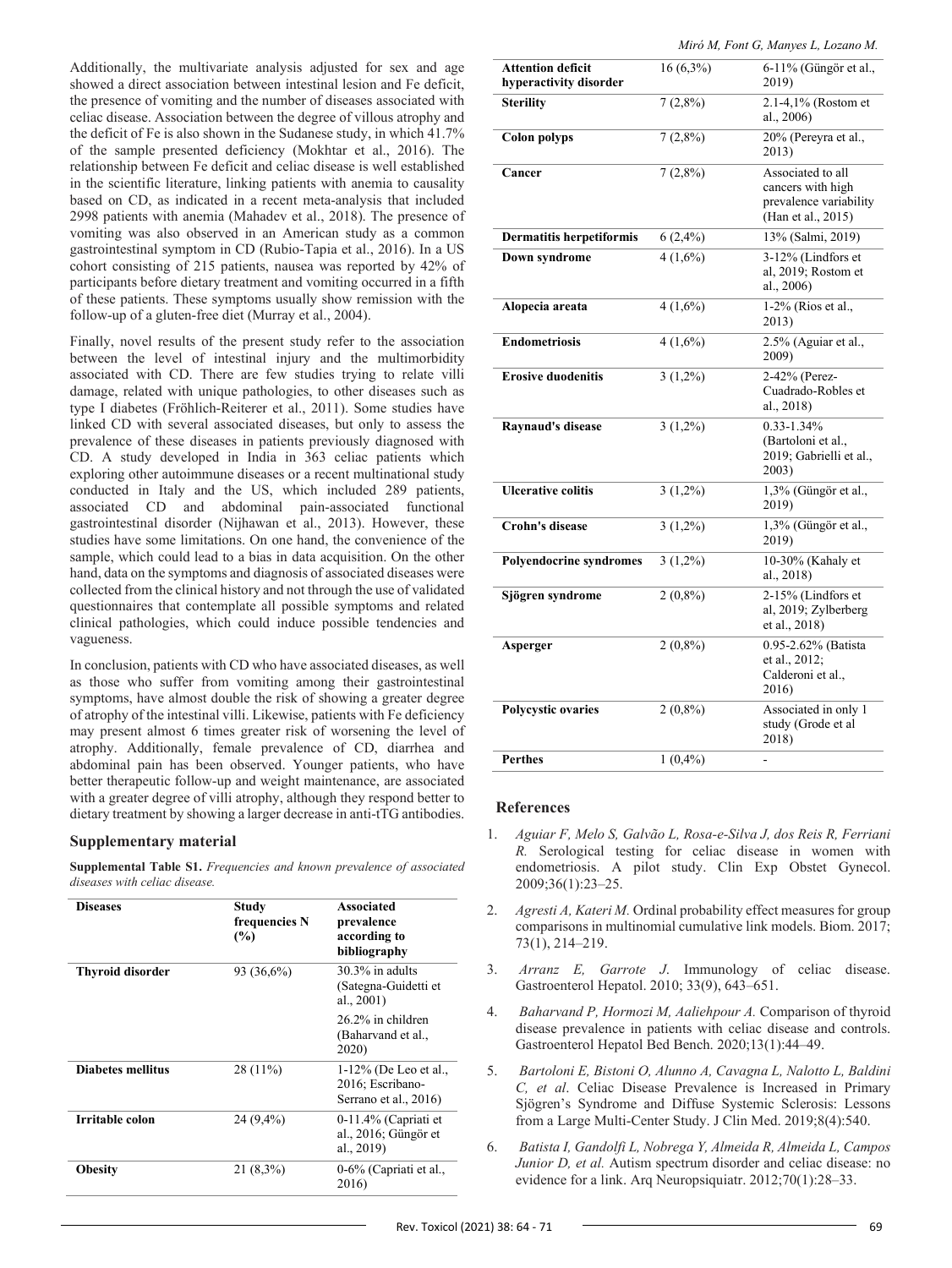Association between small-bowel mucosal damage and related diseases: Observational study in celiac patients

- *7. Brar P, Kwon G, Egbuna I, Holleran S, Ramakrishnan R, Bhagat G, et al.* Lack of correlation of degree of villous atrophy with severity of clinical presentation of coeliac disease. Dig Liver Dis. 2007; 39(1), 26–29.
- 8. *Burger J, Van der Laan J, Jansen T, Drenth J, Roovers E, Wessels M, et al.* Low yield for routine laboratory checks in follow-up of coeliac disease. J Gastrointestin Liver Dis. 2018; 27(3), 233–239.
- 9. *Calderoni S, Santocchi E, Del Bianco T, Brunori E, Caponi L, Paolicchi A, et al.* Serological screening for Celiac Disease in 382 pre-schoolers with Autism Spectrum Disorder. Ital J Pediatr. 2016;42(1):98.
- 10. *Capriati T, Francavilla R, Ferretti F, Castellaneta S, Ancinelli M, Diamanti A*. The overweight: A rare presentation of celiac disease. Eur J Clin Nutr. 2016;70(2):282–284.
- 11. *Cilleruelo M, Roman-Riechmann E, Sanchez-Valverde F, Donat E, Manuel-Ramos J, Martín-Orte E, et al.* Spanish national registry of celiac disease: Incidence and clinical presentation. J Pediatr Gastroenterol Nutr. 2014; 59(4), 522–526.
- 12. *De Leo S, Lee S, Braverman L.* Hyperthyroidism. Lancet. 2016;388(10047):906–918.
- 13. *Dominguez Castro P, Harkin G, Hussey M, Christopher B, Kiat C, Liong Chin J, et al*. Changes in Presentation of Celiac Disease in Ireland From the 1960s to 2015. Clin Gastroenterol Hepatol. 2017; 15(6), 864-871.e3.
- 14. *Escribano-Serrano J, Mancera-Romero J, Santos-Sánchez V, Payá-Giner C, Méndez- Esteban M, García-Bonilla A, et al.* Prevalence of Hypothyroidism in Andalusia, Spain, Determined by Thyroid Hormone Comsumption. Rev Esp Salud Publica. 2016;90:e1–12.
- 15. *Fasano M, Dametto E, D'Alfonso S.* HLA Genotyping: Methods for the Identification of the HLA-DQ2,-DQ8 Heterodimers Implicated in Celiac Disease (CD) Susceptibility. Methods Mol Biol. 2015; 1326, 79–92.
- 16. *Fröhlich-Reiterer E, Kaspers S, Hofer S, Schober E, Kordonouri O, Pozza S, et al*. Anthropometry, metabolic control, and followup in children and adolescents with type 1 diabetes mellitus and biopsy-proven celiac disease. J Pediatr. 2011; 158(4), 589-593.e2.
- 17. *Gabrielli M, Candelli M, Santarelli L, Nista E, Santoliquido A, Gasbarrini G, et al.* Raynaud's phenomenon and celiac disease. Am J Gastroenterol. 2003;98(11):2578–2579.
- 18. *Glissen Brown J, Singh P*. Coeliac disease. Paediatr Int Child Health. 2019; 39(1), 23–31.
- 19. *Grode L, Agerholm I, Humaidan P, Parkner T, Bech, B, Ramlau-*Hansen C, et al. Unrecognised coeliac disease among men and women undergoing fertility treatment: A screening study. Un Eur Gastroenterol J. 2018;6(10):1477–1484.
- 20. *Grupo de trabajo del Protocolo para el diagnóstico precoz de la enfermedad celíaca*. Protocolo para el diagnóstico precoz de la enfermedad celíaca. Ministerio de Sanidad, Servicios Sociales e Igualdad. Servicio de Evaluación del Servicio Canario de la Salud (SESCS); 2018.
- 21. *Güngör D, Nadaud P, LaPergola C, Dreibelbis C, Wong Y, Terry N, et al.* Infant milk-feeding practices and cardiovascular disease outcomes in offspring: A systematic review. Am J Clin Nutr. 2019; 109(Suppl\_7), 800S-816S.
- 22. *Han Y, Chen W, Li P, Ye J*. Association between coeliac disease and risk of any malignancy and gastrointestinal malignancy: A meta-analysis. Medicine. 2015;94(38):e1612.
- 23. *Hurley J, Lee B, Turner J, Beale A, Jenkins H, Swift G.* Incidence and presentation of reported coeliac disease in Cardiff and the Vale of Glamorgan: The next 10 years. Eur J Gastroenterol Hepatol. 2012;24(5), 482–486.
- 24. *Husby S, Koletzko S, Korponay-Szabó I, Mearin M, Phillips A, Shamir R, et al*. European Society for Pediatric Gastroenterology, Hepatology, and Nutrition guidelines for the diagnosis of coeliac disease. J Pediatr Gastroenterol Nutr. 2012; 54(1), 136–160.
- 25. *Kahaly G, Frommer L, Schuppan D*. Celiac Disease and Glandular Autoimmunity. Nutrients 2018;10(7):814.
- 26. *Kocsis D, Miheller P, Lőrinczy K, Herszényi L, Tulassay Z, Rácz K, et al*. Coeliac disease in a 15-year period of observation (1997 and 2011) in a Hungarian referral centre. Eur J Intern Med. 2013; 24(5), 461–467.
- 27. *Lindfors K, Ciacci C, Kurppa K, Lundin K, Makharia G, Mearin M, et al.* Coeliac disease. Nat Rev Dis Primers. 2019;5(1):3.
- 28. *Mahadev S, Laszkowska M, Sundström J, Björkholm M, Lebwohl B, Green P, et al.* Prevalence of Celiac Disease in Patients With Iron Deficiency Anemia-A Systematic Review With Metaanalysis. Gastroenterology. 2018; 155(2), 374-382.e1.
- 29. *Mokhtar M, Mekki S, Mudawi H, Sulaiman S, Tahir M, Tigani M, et al.* Histopathological features of coeliac disease in a sample of Sudanese patients. Malays J Pathol. 2016; 38(3), 267–272.
- 30. *Moscoso F, Quera R.* Update on celiac disease. Rev Med Chile. 2016; 144(2), 211–221.
- 31. *Murray J, Watson T, Clearman B, Mitros F*. Effect of a glutenfree diet on gastrointestinal symptoms in celiac disease. Am J Clin Nutr. 2004; 79(4), 669–673.
- 32. *Marsh M, Johnson M, Rostami K*. Mucosal histopathology in celiac disease: A rebuttal of Oberhuber's sub-division of Marsh III. Gastroenterol Hepatol Bed Bench. 2015; 8(2), 99–109.
- 33. *Navalón-Ramon E, Juan-García Y, Pinzón-Rivadeneira A.* Prevalence and features of coeliac disease in the Mediterranean area of Spain. Semergen. 2016; 42(8), 514–522.
- 34. *Nevoral J, Kotalova R, Hradsky O, Valtrova V, Zarubova K, Lastovicka J, et al.* Symptom positivity is essential for omitting biopsy in children with suspected celiac disease according to the new ESPGHAN guidelines. Eur J Pediatr. 2013.
- 35. *Nijhawan S, Katiyar P, Nagaich N, Saradava V, Nijhawan M, Gupta G, et al.* Prevalence of associated disorders in Indian patients with celiac disease. Indian J Gastroenterol. 2013; 32(5), 330–334.
- 36. *Oberhuber G, Granditsch G, Vogelsang H*. The histopathology of coeliac disease: Time for a standardized report scheme for pathologists. Eur J Gastroenterol Hepatol. 1999; 11(10), 1185– 1194.
- 37. *Pereyra L, Gonzalez R, Mohaidle A, [Fischer](https://pubmed.ncbi.nlm.nih.gov/?term=Fischer+C&cauthor_id=23845233) C, [Mella](https://pubmed.ncbi.nlm.nih.gov/?term=Mella+JM&cauthor_id=23845233) J, [Panigadi](https://pubmed.ncbi.nlm.nih.gov/?term=Panigadi+GN&cauthor_id=23845233) G, et al.* Risk of colorectal neoplasia in patients with celiac disease: A multicenter study. J Crohns Colitis. 2013;7(12):e672–677.
- 38. *Perez-Cuadrado-Robles E, Lujan-Sanchis M, Elli L, Juanmartinena-Fernandez J, Garcıa-Lledo J, Ruano-Dıaz L, et al*. Role of capsule endoscopy in alarm features and nonresponsive celiac disease: A European multicenter study. Dig Endosc. 2018;30(4):461–466.
- 39. *Perez-Gregorio M, Días R, Mateus N, de Freitas V*. Identification and characterization of proteolytically resistant gluten-derived peptides. Food Funct. 2018; 9(3), 1726–1735.
- 40. *R Core Team. R:* A language and environment for statistical